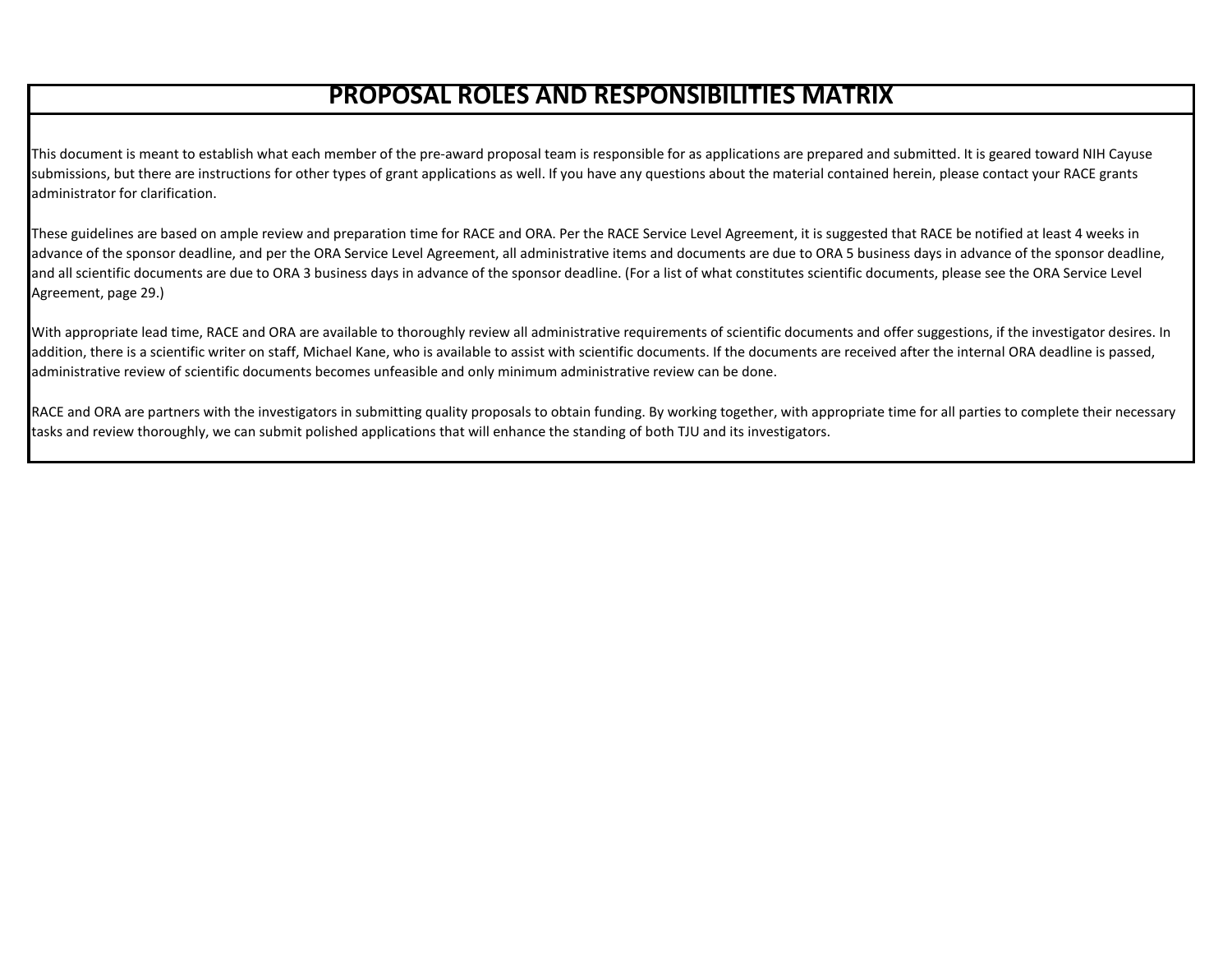| <b>General Roles and Responsibilities</b> |                                                                                                                                                                                                                                                                                                                                                                                                                                |                                                                                                                                                                                                                                                                                                                                                                                                                                                                                                              |                                                                                                                                                                                                                                               |
|-------------------------------------------|--------------------------------------------------------------------------------------------------------------------------------------------------------------------------------------------------------------------------------------------------------------------------------------------------------------------------------------------------------------------------------------------------------------------------------|--------------------------------------------------------------------------------------------------------------------------------------------------------------------------------------------------------------------------------------------------------------------------------------------------------------------------------------------------------------------------------------------------------------------------------------------------------------------------------------------------------------|-----------------------------------------------------------------------------------------------------------------------------------------------------------------------------------------------------------------------------------------------|
|                                           | PI                                                                                                                                                                                                                                                                                                                                                                                                                             | <b>RACE</b>                                                                                                                                                                                                                                                                                                                                                                                                                                                                                                  | <b>ORA</b>                                                                                                                                                                                                                                    |
| <b>Entire Application</b>                 | Full responsibility for entire application                                                                                                                                                                                                                                                                                                                                                                                     | Assembling all pieces of application to ensure there are no<br>errors that would prevent submission; if documents are<br>received by internal deadline, review to ensure that<br>institutional and sponsor guidelines are met                                                                                                                                                                                                                                                                                | Institutional support of application; all institutional guidelines<br>met; no errors that would prevent submission                                                                                                                            |
| <b>Scientific Content</b>                 | Full responsibility                                                                                                                                                                                                                                                                                                                                                                                                            | None                                                                                                                                                                                                                                                                                                                                                                                                                                                                                                         | None                                                                                                                                                                                                                                          |
| Scientific Presentation                   | Responsible for creation of all documents (including<br>conversion to PDF for research strategy and other sensitive<br>scientific documents) and review of documents prior to<br>submission; upload to Cayuse is preferred                                                                                                                                                                                                     | Review of formatting and page limits on all documents; upload Ensure all non-scientific sponsor guidelines are met including<br>to Cayuse if PI prefers; ensure there are no errors that would<br>prevent submission                                                                                                                                                                                                                                                                                         | page limits; review application for any formatting or other<br>issues that would prevent submission                                                                                                                                           |
| <b>Administrative Content</b>             | Responsible for providing any requested information, creating<br>some administrative documents (Facilities, Equipment,<br>Biosketch, Multi-PI Plan, Data Sharing Plan, Budget<br>Justification), and review of entire application prior to<br>submission                                                                                                                                                                       | Entry/review of all administrative information for adherence<br>to institutional and sponsor guidelines; ensure there are no<br>errors that would prevent submission                                                                                                                                                                                                                                                                                                                                         | Review of all administrative information that relates to<br>institutional and sponsor guidelines and policies as well as<br>items that may cause errors in submission                                                                         |
|                                           | Responsible for notifying department chair about upcomng<br>proposal and cost sharing, if applicable; communicating with<br>co-investigators and encouraging them to notify their<br>department chairs, particularly if cost sharing is involved;<br>communicating with subcontractors to determine scope of<br>work and budget; communicating with RACE during<br>preparation process; responsible for communicating with ORA | Responsible for communication with PI during preparation to<br>complete the administrative portions of the application and to<br>answer any questions about administrative items; contacting<br>OIA if proposal is to a foundation; contacting subcontractors<br>for administrative documents; contacting ORA when the<br>application is ready for ORA review (with cc to PI, and<br>indicating any items ORA needs to know during their review)<br>responsible for communicating with ORA during the review | Responsible for acknowledgement of application when<br>received; dissemination of review/any questions or necessary<br>changes to PI and RACE; status of application submission<br>process and forwarding of any confirmation emails from the |
| Communication                             | during the review process to address any scientific concerns                                                                                                                                                                                                                                                                                                                                                                   | process to address any administrative concerns                                                                                                                                                                                                                                                                                                                                                                                                                                                               | sponsor                                                                                                                                                                                                                                       |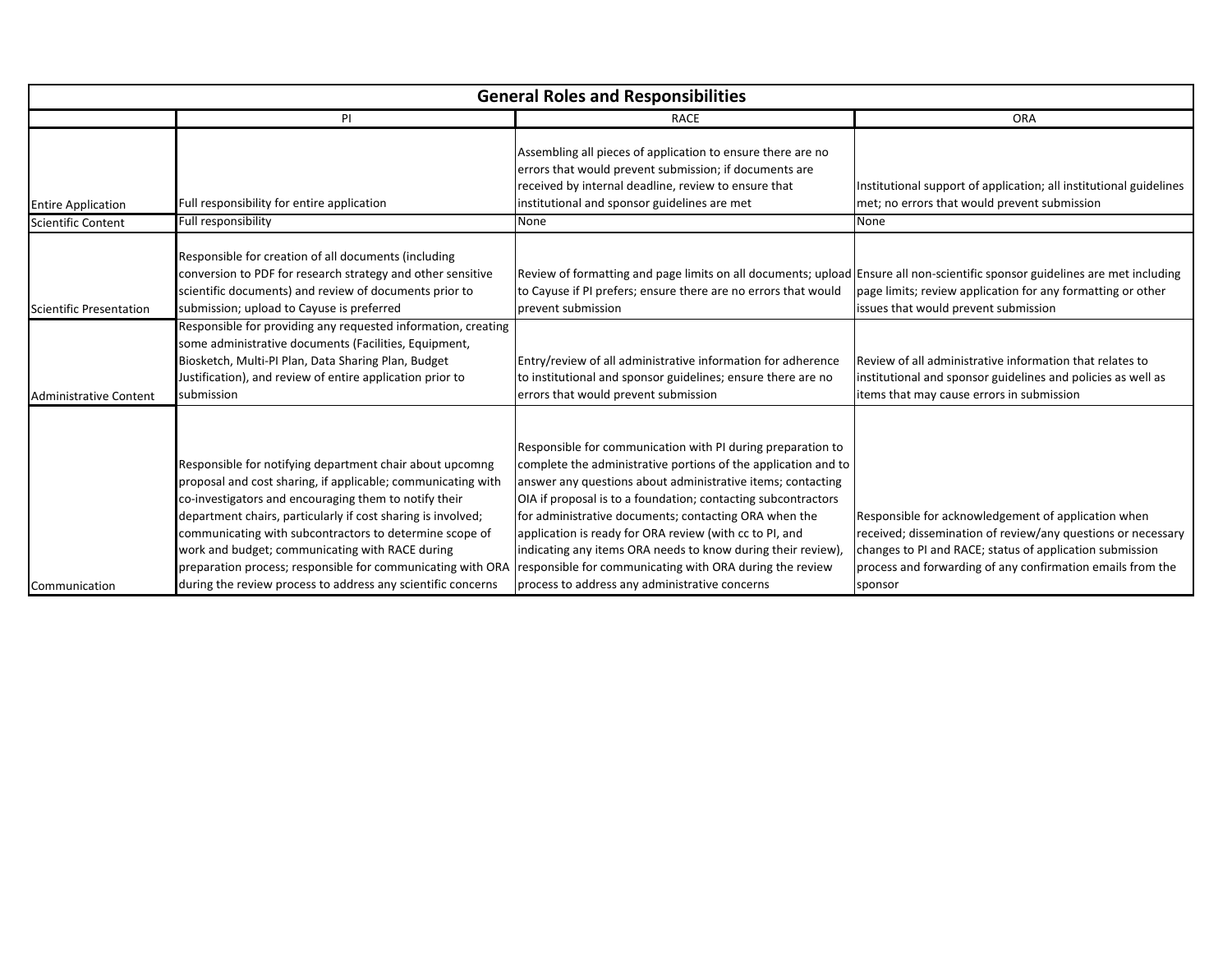|               |                                         | <b>ePTF</b>                                                                                     |                                                                                |
|---------------|-----------------------------------------|-------------------------------------------------------------------------------------------------|--------------------------------------------------------------------------------|
|               | PI.                                     | <b>RACE</b>                                                                                     | ORA                                                                            |
|               |                                         |                                                                                                 | Verify title, PI, budget dates match application; check COI to make sure it is |
| General       |                                         | Provide title and project dates to RACE   Enter information from PI, ensure application matches | current                                                                        |
|               | Provide sponsor, FOA, and link to or    |                                                                                                 | Verify sponsor(s), FOA, activity code, and due dates match FOA/application;    |
| Sponsor       |                                         | copy of guidelines/instructions to RACE Enter information from PI, ensure application matches   | verify subaward information is correct if applicable                           |
|               |                                         |                                                                                                 | Verify compliance and subawards match application; verify subaward             |
|               |                                         | Enter information from PI, ensure application matches; identify approved                        | documents are signed and in order; request IACUC/IRB review if necessary;      |
|               | Provide compliance and subawardee       | protocol #; attach IRB/IACUC protocol approval letters if not pending, and                      | verify legal name of subaward is correct; verify account number if             |
| Project       | information to RACE                     | subaward documents if necessary                                                                 | continuation                                                                   |
|               |                                         |                                                                                                 |                                                                                |
|               |                                         | Create draft budget; ensure roles are appropriate; review with PI; when                         | Verify budget matches application; verify costs are appropriate and allocable  |
|               |                                         | finalized, enter information into the ePTF, ensure application matches; work                    | per sponsor guidelines; verify cost sharing paperwork is present and signed if |
|               | Provide personnel, roles, effort, other | with department to get signed cost share documents if necessary; email budget                   | necessary; verify correct F&A rate has been selected and base is correct;      |
|               | cost categories and dollars, and        | If there is a discrepancy between ePTF and application or salaries have been                    | check for hidden cost sharing not included in the budget; verify all personnel |
| <b>Budget</b> | information on subawardees, if any      | changed; ensure all personnel have completed AOI                                                | have completed AOI                                                             |
|               |                                         | Attach subaward materials and IRB/IACUC approval letters if these items are                     |                                                                                |
|               |                                         | listed as not pending; upload the cost share form ONLY to the ePTF; the form                    |                                                                                |
|               |                                         | plus the worksheet should be emailed directly to appropriate approvers and                      |                                                                                |
|               | Provide IRB/IACUC approval letters if   | uploaded on JeffShare, and email excel budgets directly to ORA reviewer and                     |                                                                                |
| Attachments   | not pending                             | upload on JeffShare                                                                             | Verify all necessary attachments are included                                  |
|               |                                         | Route for approvals, work with Jean to change if someone is out of office, make                 |                                                                                |
|               |                                         | sure all approvals, AOI, and COI are in place when application is ready for ORA                 | Verify all necessary approvals are in place; check if anyone indicated yes on  |
| Approvals     | Approve and sign COI                    | review                                                                                          | COI; make note in Comments tab if YES was selected in error                    |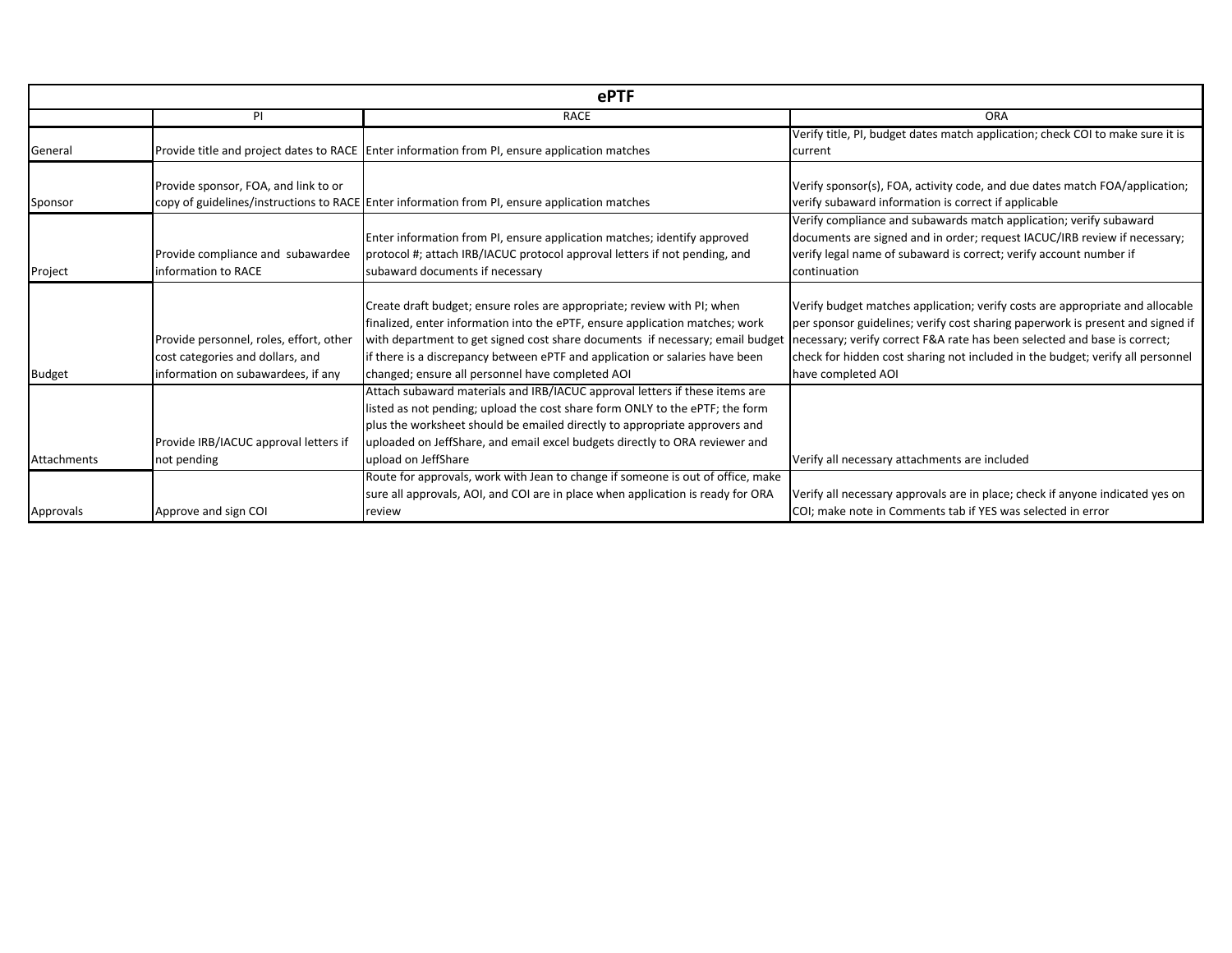|                                        | Cayuse                                                                                                                                                                                                                                                                                    |                                                                                                                                                                                                                                                                                                                                                                                                                                                                                                                                                                                              |                                                                                                                                                                                                                                                                                                                                                                              |  |
|----------------------------------------|-------------------------------------------------------------------------------------------------------------------------------------------------------------------------------------------------------------------------------------------------------------------------------------------|----------------------------------------------------------------------------------------------------------------------------------------------------------------------------------------------------------------------------------------------------------------------------------------------------------------------------------------------------------------------------------------------------------------------------------------------------------------------------------------------------------------------------------------------------------------------------------------------|------------------------------------------------------------------------------------------------------------------------------------------------------------------------------------------------------------------------------------------------------------------------------------------------------------------------------------------------------------------------------|--|
|                                        | PI                                                                                                                                                                                                                                                                                        | <b>RACE</b>                                                                                                                                                                                                                                                                                                                                                                                                                                                                                                                                                                                  | <b>ORA</b>                                                                                                                                                                                                                                                                                                                                                                   |  |
| Overall                                | Provide necessary information and documents to RACE; PI is<br>responsible for the entire application, so best to review the entire well as quirks or other necessary information in email to ORA<br>application prior to submission to ensure it appears exactly as<br>they would like it | Complete Cayuse forms and upload documents, ensure<br>administrative information is correct and documents are<br>according to guidelines; ensure page limits are within guidelines;<br>correct all errors and any applicable warnings or informational<br>items; address any outstanding warnings/informational items as<br>when requesting review; provide PDF of entire application at PI's<br>request                                                                                                                                                                                     | Verify form information is accurate and matches ePTF as<br>appropriate; verify documents are of appropriate length and<br>basic formatting (margins, # of lines or sentences); review for any<br>compliance issues; ensure application adheres to sponsor and TJU<br>policies; ensure there are no errors preventing submission to<br>sponsor or areas of institutional risk |  |
| SF424 page 1<br>SF424 page 2           | Provide any necessary information to RACE; review for accuracy<br>prior to submission<br>Provide cover letter (optional, unless required by FOA,<br>submission is delayed, or there is any year with direct costs over<br>\$500,000)                                                      | Complete form including: Applicant Identifier (ePTF#), Type of<br>Submission, Federal Identifier (if resubmission or renewal);<br>Previous Grants.gov Tracking ID (if changed/corrected), Contact<br>Information (Jeanmarie Johnston), Type of Application, Title of<br>Application, Proposed Project Dates, PI contact information<br>(ensure it matches the PI's information on the Key Person Page)<br>Complete Cayuse forms, including Estimated Program Income,<br>Official information (Margaret Burwell), and upload cover letter,<br>if provided                                     | Verify information is correct<br>12372 Process (per FOA), Question 17 (check I Agree), Authorized Verify information is correct and cover letter attached if required<br>by the FOA, explanation is necessary for delayed application, or if<br>there is any year with direct costs over \$500,000                                                                           |  |
| RR Performance Site                    | N/A                                                                                                                                                                                                                                                                                       | Enter information where work will be performed including<br>subaward sites                                                                                                                                                                                                                                                                                                                                                                                                                                                                                                                   | Verify subaward sites are listed and correct; verify all necessary<br>fields are answered and no errors will be caused                                                                                                                                                                                                                                                       |  |
| <b>RR Other Project</b><br>Information | Provide information on compliance issues and documents<br>(abstract, narrative, reference, facilities, equipment, other<br>attachments)                                                                                                                                                   | Ensure compliance questions are entered accurately and match<br>ePTF; attach necessary documents per the FOA and sponsor<br>guidelines; check formatting and page limits; ensure all required<br>documents have been uploaded and are in pdf format                                                                                                                                                                                                                                                                                                                                          | Verify all questions are answered correctly and match ePTF; verify<br>all necessary documents are uploaded per the FOA and<br>sponsored guidelines; verify documents are of appropriate<br>length; ensure that there are no items that will cause errors                                                                                                                     |  |
| <b>RR Key Persons</b>                  | Provide current biosketch                                                                                                                                                                                                                                                                 | Enter information of key personnel, reach out to GAs/key<br>personnel to request biosketches; verify biosketches (see<br>documents tab), ensure Key Personnel match eTPF; ensure roles<br>are appropriate and documented in the budget justification;<br>identify Multi-PD/PI applications and ensure the necessary<br>document has been uploaded; ensure any key personnel from<br>Subawards are present; verify and upload Other Support if<br>required by FOA (verification includes checking investigator's<br>current support and effort levels, dates and dollars of listed<br>awards) | Verify Key Personnel match eTPF; verify roles are appropriate and<br>documented in the budget justification; identify Multi-PD/PI<br>applications and verify the necessary document has been<br>uploaded; verify any key personnel from Subawards are present;<br>check page limits and basic formatting of biosketches                                                      |  |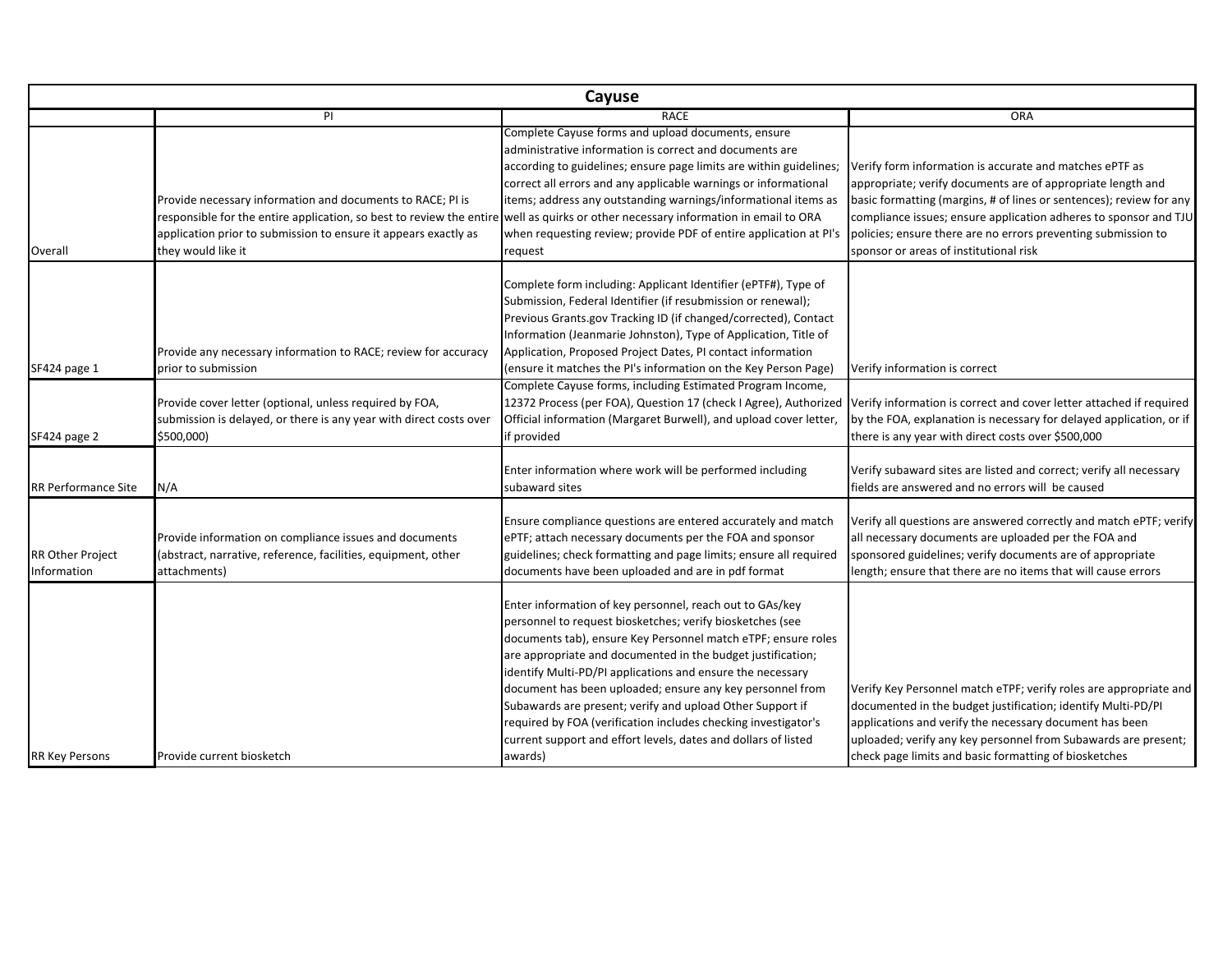| <b>RR Budget</b>                              | Provide information on budget personnel and categories to RACE; in the budget justification and that the budget justification<br>confirm final budget            | Enter information from budget; ensure it matches the ePTF;<br>ensure everything totals properly on all pages and in all years;<br>ensure budget is under any required amounts in the FOA, verify<br>fringe and F&A rates are accurate, ensure all line items are listed<br>numbers match the numbers on the budget                                                                  | Verify the budget matches the ePTF, and that the budget<br>justification matches the budget; verify MTDC has been<br>calculated correctly; verify F&A rates, dates, and cognizant<br>federal agency contact; verify budget is in line with any<br>requirements of FOA |
|-----------------------------------------------|------------------------------------------------------------------------------------------------------------------------------------------------------------------|-------------------------------------------------------------------------------------------------------------------------------------------------------------------------------------------------------------------------------------------------------------------------------------------------------------------------------------------------------------------------------------|-----------------------------------------------------------------------------------------------------------------------------------------------------------------------------------------------------------------------------------------------------------------------|
| PHS 398 Modular<br><b>Budget</b>              | Provide information on budget personnel and categories to RACE;<br>confirm final budget                                                                          | Enter modular budget totals; ensure year 1 matches ePTF; ensure<br>budget justification includes all personnel and their percent<br>efforts, and matches ePTF; create consortium justification, if<br>necessary; ensure additional justifications are attached if<br>necessary and content is according to sponsor guidelines                                                       | Verify year 1 matches ePTF; verify personnel in justification match<br>ePTF; verify F&A base, rates, dates, and cognizant federal agency<br>contact; verify additional justifications are present if necessary,<br>have correct information and content               |
| RR Subaward Budget<br>Attachment              | Provide contact information for subawardees; review subaward<br>budgets/justifications/scopes of work to ensure costs are<br>appropriate to work being performed | Ensure subawardees' budgets add correctly, MTDC is calculated<br>correctly, and their justifications match their personnel and line<br>items; ensure their totals are expected and come across to the RR<br>budget correctly (including MTDC amounts); ensure there are<br>months effort for every key personnel, appropriate subaward box<br>is checked, and DUNS number included. | Verify dollars match LOI and prime budget and MTDC is<br>calculated correctly; verify subaward budget justification is<br>attached and personnel/line items match the budget                                                                                          |
| Linked Subawards<br>under Prime award         | N/A                                                                                                                                                              | Enter information for subaward sites and key personnel, upload<br>biosketches; ensure there are no errors on the subawards                                                                                                                                                                                                                                                          | Verify there are no errors on the subawards                                                                                                                                                                                                                           |
| PHS 398 Cover Page<br>Supplement Page 1       | Provide information necessary to complete form accurately                                                                                                        | Ensure information matches ePTF                                                                                                                                                                                                                                                                                                                                                     | Verify information matches ePTF                                                                                                                                                                                                                                       |
| PHS 398 Cover Page<br>Supplement Page 2       | Provide information necessary to complete form accurately                                                                                                        | Ensure information is correct                                                                                                                                                                                                                                                                                                                                                       | Ensure there are no errors on the form                                                                                                                                                                                                                                |
|                                               | PHS 398 Research Plan Provide documents in PDF format or upload directly to Cayuse                                                                               | Ensure all required documents have been uploaded and are in pdf Verify all necessary documents are attached; verify documents<br>format; check page limits; ensure documents are in pdf format                                                                                                                                                                                      | are within page limits                                                                                                                                                                                                                                                |
| <b>Planned Enrollment</b><br>Report           | Provide information to RACE or fill out form directly in Cayuse, if<br>necessary                                                                                 | Fill out form if PI provides information; verify with PI it is not to<br>be included if there are humans but no information has been<br>provided (and notify ORA at review time of the PI's intention not<br>to submit)                                                                                                                                                             | Verify all required fields are completed                                                                                                                                                                                                                              |
| PHS 398 Cumulative<br><b>Inclusion Report</b> | Provide information to RACE or fill out form directly in Cayuse, if<br>necessary                                                                                 | Ensure that it is PI's intention to not include it, if it is not filled out<br>(and notify ORA at review time of the PI's intention not to<br>submit); fill out form if PI provides information                                                                                                                                                                                     | Verify all required fields are completed                                                                                                                                                                                                                              |
| Other Cayuse forms                            | Provide information to RACE or fill out form directly in Cayuse, if<br>necessary                                                                                 | Ensure information is correct and answered in accordance with<br>the sponsor guidelines                                                                                                                                                                                                                                                                                             | Verify all required fields are completed                                                                                                                                                                                                                              |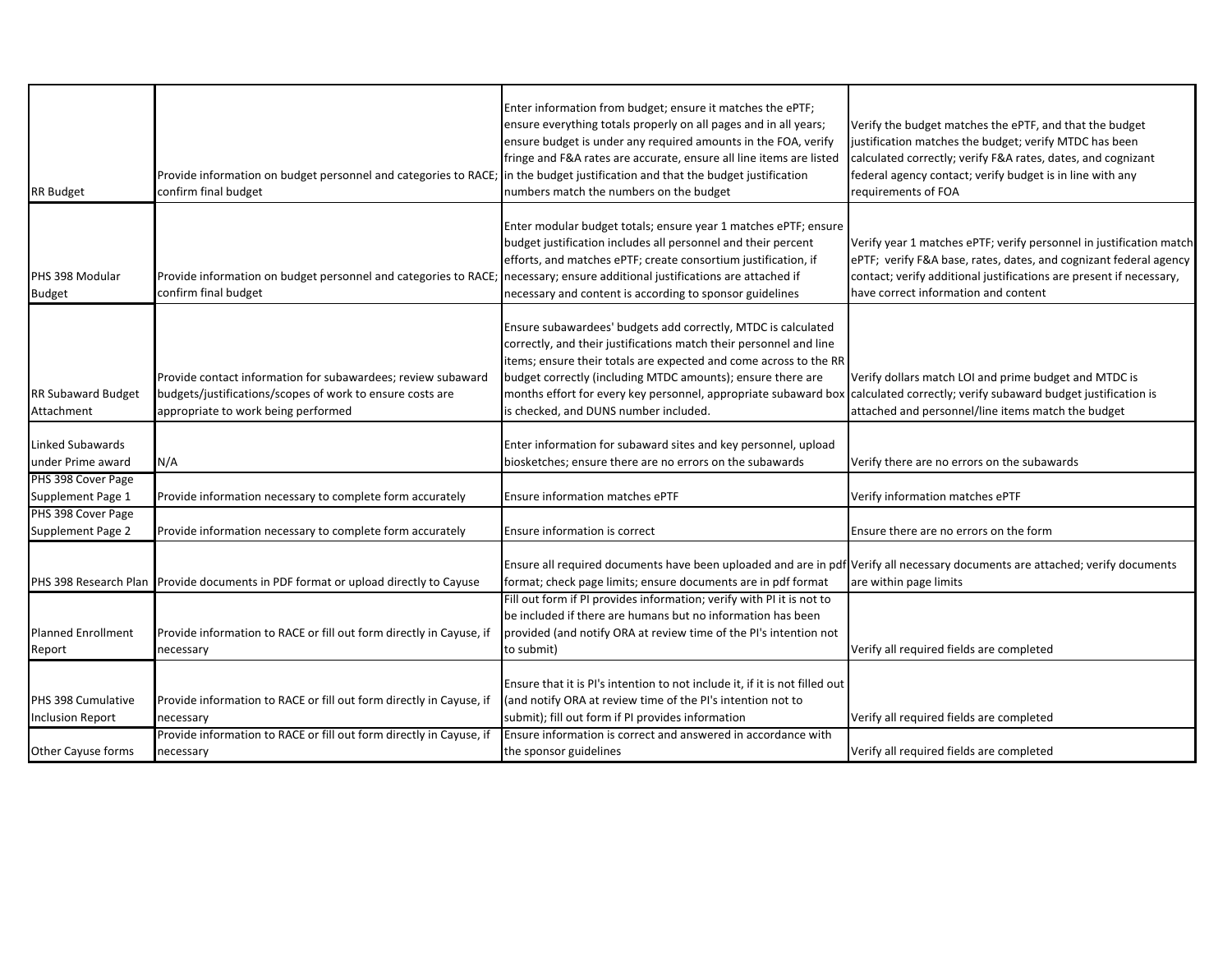|                                                             | <b>Outgoing Subawards</b>                                                                                                                                                                                                                                                                                                 |                                                                                                                                                                                                                                                                                                                                                                                                                                                                                                                                                                                                                                                                                                                        |                                                                                                                                                                                                                                                                                                                                                               |  |
|-------------------------------------------------------------|---------------------------------------------------------------------------------------------------------------------------------------------------------------------------------------------------------------------------------------------------------------------------------------------------------------------------|------------------------------------------------------------------------------------------------------------------------------------------------------------------------------------------------------------------------------------------------------------------------------------------------------------------------------------------------------------------------------------------------------------------------------------------------------------------------------------------------------------------------------------------------------------------------------------------------------------------------------------------------------------------------------------------------------------------------|---------------------------------------------------------------------------------------------------------------------------------------------------------------------------------------------------------------------------------------------------------------------------------------------------------------------------------------------------------------|--|
| <b>Required Documents</b>                                   | PI                                                                                                                                                                                                                                                                                                                        | <b>RACE</b>                                                                                                                                                                                                                                                                                                                                                                                                                                                                                                                                                                                                                                                                                                            | <b>ORA</b>                                                                                                                                                                                                                                                                                                                                                    |  |
| Overall                                                     | Use Determination worksheet to determine whether something<br>should be subaward, service contract, or consulting services<br>(https://w3.jefferson.edu/university/research_administration/au<br>thorized/documents/ORA/SubawardDeterminationGuidelines.do<br>c); Provide contact information for subawardee PI and admin | Gather required documents; check for completeness; check<br>budget details to be sure it adds correctly and rates reflect those<br>listed in LOI (after 7/1/15, Subrecipient Monitoring Form (SMF)<br>will replace LOI); ensure correct budget forms are attached;<br>attach facilities and equipment documents to TJU's facilities and<br>equipment documents; upload biosketches to Cayuse; upload<br>determination worksheet, LOI, scope of work, and F&A rate<br>agreement (if F&A rate is not listed in the LOI (SMF)) to ePTF<br>attachments tab (and budget/justification if the prime budget is<br>modular)                                                                                                    | Verify budget information is accurate and matches ePTF and<br>application; verify documents are all attached in appropriate<br>places verify subsite is listed in Performance Sites and subaward<br>key personnel included on the Senior/Key Personnel form, ensure<br>there are no errors preventing submission to sponsor or areas of<br>institutional risk |  |
| Letter of Intent                                            | N/A                                                                                                                                                                                                                                                                                                                       | Ensure LOI (SMF) includes the following information: subaward<br>PI; TJU PI; title of application; period of performance; total dollar<br>amount; information indicating a conflict of interest policy;<br>signature by and contact information for an authorized official;<br>F&A rate (if not in LOI (SMF), a copy of their F&A rate agreement<br>will suffice)                                                                                                                                                                                                                                                                                                                                                      | Verify information is correct and LOI is signed by an appropriate<br>official                                                                                                                                                                                                                                                                                 |  |
| Scope of Work specific<br>to subsite                        | Work with subaward PI to create clearly defined scope of work<br>for the subsite                                                                                                                                                                                                                                          | Ensure Scope of Work is specific to subsite                                                                                                                                                                                                                                                                                                                                                                                                                                                                                                                                                                                                                                                                            | Verify Scope of Work is specific to subsite                                                                                                                                                                                                                                                                                                                   |  |
| Detailed and<br>cumulative budgets<br>Modular submission    | Work with subaward PI to create appropriate budget for<br>subaward scope of work                                                                                                                                                                                                                                          | Upload or create subaward file in Cayuse; create consortium<br>justification from subawardee's budget justification per SF424<br>guidelines; ensure amounts match Consortium Justification and<br>ePTF; ensure everything totals properly on all pages and in all<br>years; ensure budget is under any required amounts in the FOA,<br>verify F&A rates reflect LOI/rate agreement, ensure all line items<br>are listed in the budget justification and that the budget<br>justification numbers match the numbers on the budget (the year<br>1 detail budget is only for ORA review; not required for NIH);<br>attach year 1 detail and all year cumulative budgets and<br>justification to LOI (SMF) and SOW in ePTF | Verify total dollars match Consortium Justification and ePTF;<br>ensure all necessary fields for subaward are answered and no<br>errors will be caused                                                                                                                                                                                                        |  |
| Detailed and<br>cumulative budgets -<br>Detailed submission | Work with subaward PI to create appropriate budget for<br>subaward scope of work                                                                                                                                                                                                                                          | Upload or create subaward file in Cayuse; ensure amounts match<br>ePTF; ensure everything totals properly on all pages and in all<br>years; ensure budget is under any required amounts in the FOA,<br>verify F&A rates are accurate, ensure all line items are listed in<br>the budget justification and that the budget justification numbers<br>match the numbers on the budget                                                                                                                                                                                                                                                                                                                                     | Verify fringe rates match rate agreement; verify total dollars<br>match Consortium Justification and ePTF; ensure all necessary<br>fields for subaward are answered and no errors will be caused                                                                                                                                                              |  |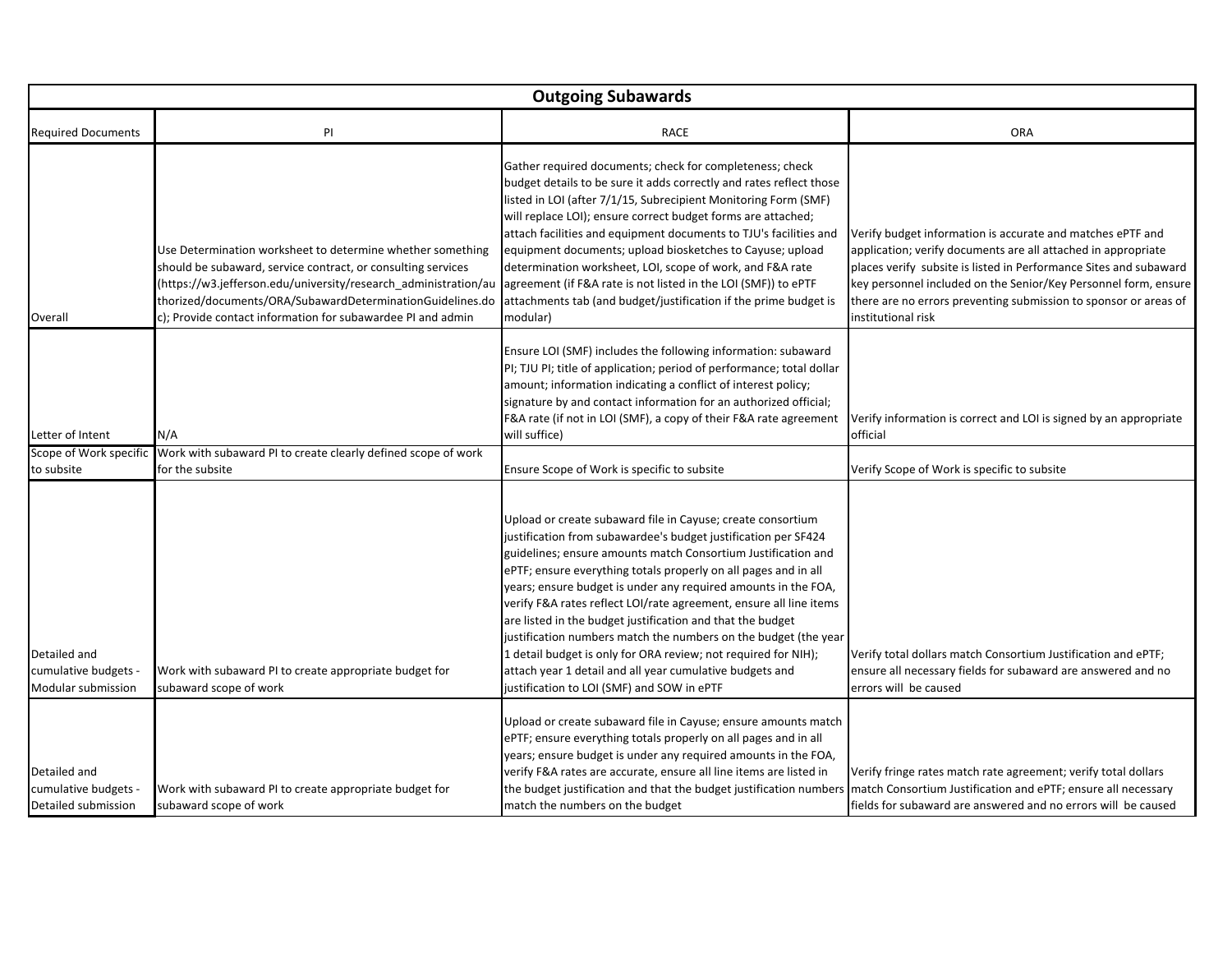|                               |                                                         | Ensure line items match the detailed budget, or for modular, that Verify line items match the detailed budget, or for modular, that |                                                                      |
|-------------------------------|---------------------------------------------------------|-------------------------------------------------------------------------------------------------------------------------------------|----------------------------------------------------------------------|
|                               |                                                         | they match the year 1 detailed budget; ensure totals match ePTF                                                                     | they match the year 1 detailed budget; verify totals match ePTF      |
| <b>Budget Justification</b>   | Review to ensure items are reasonable for scope of work | for year 1                                                                                                                          | for year 1 and all years for detailed budgets                        |
| <b>Facilities and</b>         |                                                         |                                                                                                                                     | Verify Facilities documents are attached to TJU's Facilities         |
| Equipment                     | N/A                                                     | Attach to TJU's Facilities and Equipment (optional) documents                                                                       | document and Equipment document, if there is one                     |
|                               |                                                         |                                                                                                                                     |                                                                      |
|                               |                                                         | Upload biosketches (see documents tab for review of biosetches),                                                                    |                                                                      |
|                               |                                                         | upload to verify and upload Other Support if required by FOA                                                                        |                                                                      |
| Biosketches for key           |                                                         | (verification includes checking investigator's current support and                                                                  |                                                                      |
| personnel                     | N/A                                                     | effort levels, dates and dollars of listed awards)                                                                                  | Check page limits and basic formatting of biosketches                |
|                               |                                                         | Required only if F&A rate is not included in the LOI (SMF); verify it                                                               |                                                                      |
|                               |                                                         | is the most current; upload to ePTF and use it or LOI (SMF) to                                                                      | Verify agreement is attached in ePTF or rates are listed in LOI; use |
| <b>F&amp;A Rate Agreement</b> | N/A                                                     | ensure F&A rates on sub budgets are correct                                                                                         | it or rate listed in LOI (SMF) to verify F&A rates on budget         |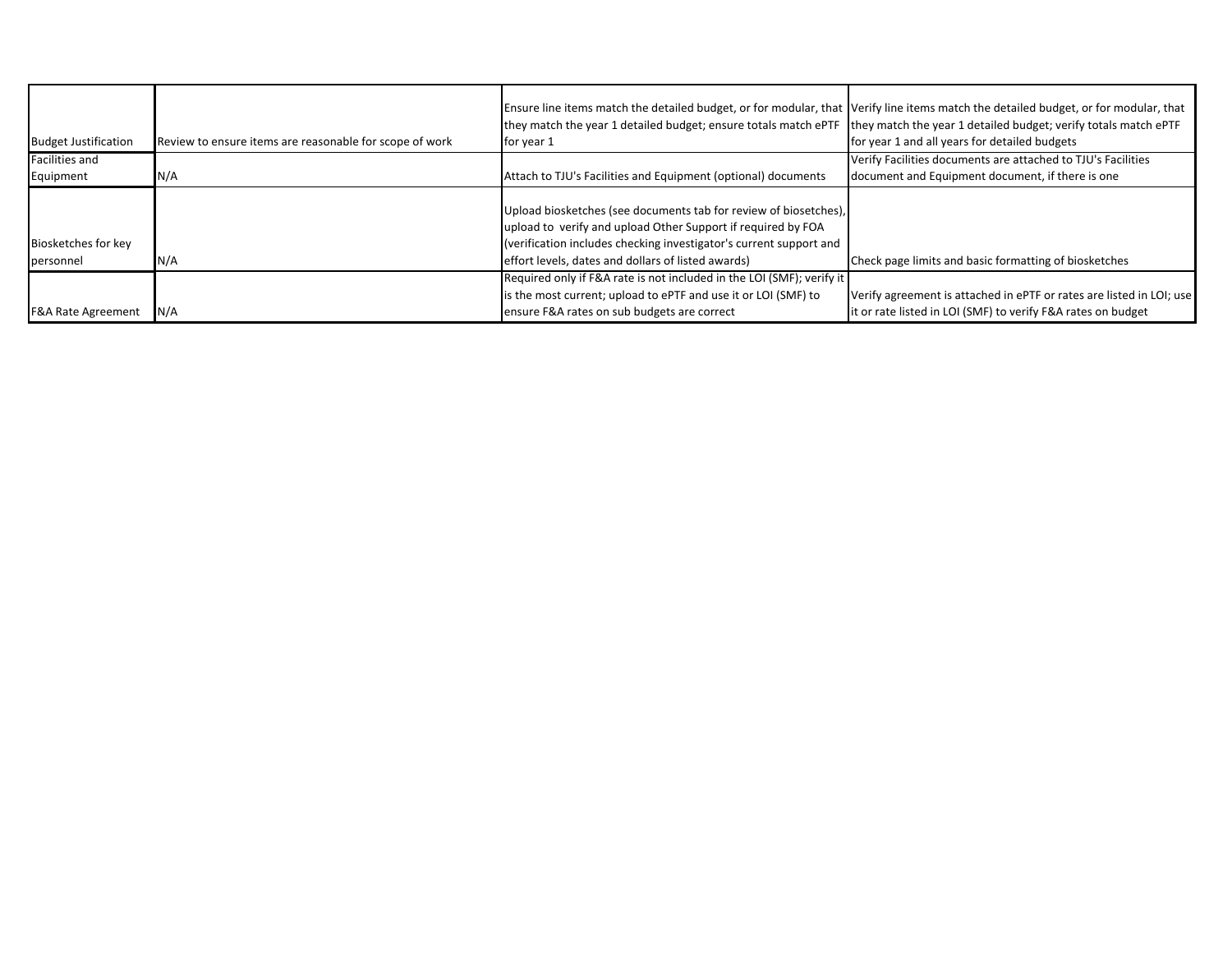|                                                  | <b>NIH Documents Checklist</b>                                                                                                                                                                                                                 |                                                        |                                                                                                                                                                                                                                                                                                                                                                                                                                             |                                                                                                                                                                                                                                                                       |
|--------------------------------------------------|------------------------------------------------------------------------------------------------------------------------------------------------------------------------------------------------------------------------------------------------|--------------------------------------------------------|---------------------------------------------------------------------------------------------------------------------------------------------------------------------------------------------------------------------------------------------------------------------------------------------------------------------------------------------------------------------------------------------------------------------------------------------|-----------------------------------------------------------------------------------------------------------------------------------------------------------------------------------------------------------------------------------------------------------------------|
| Document                                         | When Required                                                                                                                                                                                                                                  | Page Limit (Always check FOA for<br>exceptions)        | Document Requirements for RACE to check                                                                                                                                                                                                                                                                                                                                                                                                     | Document Requirements for PI                                                                                                                                                                                                                                          |
| Cover Letter                                     | Optional except when FOA requires it (Fellowships<br>and K awards, check FOA and SF424 guide), when<br>the application is being submitted outside standard<br>due dates (e.g. continuous submission), or is over<br>the \$500,000 per year cap | Usually no limit; check FOA                            | Necessary information re: due dates or budget; references for<br>fellowships or K awards; anything specifically required by the<br>FOA                                                                                                                                                                                                                                                                                                      | See FOA and SF424 guidelines for Fellowships and K awards; otherwise,<br>there are suggested items in the SF424 guidelines but none required                                                                                                                          |
| Project<br>Summary/<br>Abstract                  | Almost always (check FOA to be sure)                                                                                                                                                                                                           | Generally 30 lines; 1 page for K<br>awards (check FOA) | Page limits (be sure to check this is only one page (occasionally<br>conversion to PDF will add a blank page - that will cause an<br>error)                                                                                                                                                                                                                                                                                                 | See SF424 guidelines for detailed instructions                                                                                                                                                                                                                        |
| Project<br>Narrative                             | Almost always (check FOA to be sure)                                                                                                                                                                                                           | 2-3 sentences                                          | Page limits (be sure to check this is only one page (occasionally<br>conversion to PDF will add a blank page - that will cause an<br>error)                                                                                                                                                                                                                                                                                                 | See SF424 guidelines for detailed instructions                                                                                                                                                                                                                        |
| <b>Bibliography &amp;</b><br>References<br>Cited | Almost always (check FOA to be sure)                                                                                                                                                                                                           | No limit                                               | Verify it is the correct document                                                                                                                                                                                                                                                                                                                                                                                                           | See SF424 guidelines for detailed instructions                                                                                                                                                                                                                        |
| Facilities &<br>Other<br>Resources               | Almost always (check FOA to be sure)                                                                                                                                                                                                           | No limit                                               | Ensure categories are covered, ensure subaward facilities are<br>included on applications where there are subawards                                                                                                                                                                                                                                                                                                                         | For most applications, Identify the facilities to be used (Laboratory,<br>Animal Computer, Office, Clinical and Other). Include facilities for any<br>collaborating institutions. Check FOA and K- or T-specific SF424<br>instructions for those facilities documents |
| Equipment                                        | Optional except when FOA requires it.                                                                                                                                                                                                          | No limit                                               | Ensure subaward equipment is included on applications where<br>there are subawards (assuming they have provided this<br>document, as it is optional)                                                                                                                                                                                                                                                                                        | List major items of equipment already available for this project                                                                                                                                                                                                      |
| Other<br>Attachments                             | Generally not to be used unless FOA requires it (K<br>awards, some F awards, S10s, other unusual<br>awards)                                                                                                                                    | See FOA and F- and K-specific SF424<br>guidelines      | Ensure necessary documents are attached and have the correct<br>content and document file name per the FOA                                                                                                                                                                                                                                                                                                                                  | See SF424 guidelines for detailed instructions                                                                                                                                                                                                                        |
| Biosketches                                      | Required for all key personnel                                                                                                                                                                                                                 | Usually 5 pages for NIH, however<br>check FOA          | Ensure PI's Commons username is correct; ensure Research<br>Support is current (includes checking investigator's current and<br>completed support and making sure dates are accurate, the<br>grants are listed in the appropriate section, that none are over 3<br>years old, and that no dollars or effort are included); ensure<br>section C is Contributions to Science and not Publications;<br>ensure document is under the page limit | See Biosketch tempate for detailed instructions                                                                                                                                                                                                                       |
| Detailed budget<br>justification                 | Required for R&R budgets                                                                                                                                                                                                                       | No limit                                               | Ensure all personnel and line items are accurately reflected on<br>the budget justification                                                                                                                                                                                                                                                                                                                                                 | All personnel and line items must be justified                                                                                                                                                                                                                        |
| Personnel<br>budget<br>justification             | Required for Modular budget                                                                                                                                                                                                                    | No limit                                               | Ensure all personnel are accurately reflected on the budget<br>justification                                                                                                                                                                                                                                                                                                                                                                | All personnel must be named with calendar months effort and<br>description of their role on the project                                                                                                                                                               |
| Consortium<br>Justification                      | Required for Modular budgets with subawards                                                                                                                                                                                                    | No limit                                               | All subawards must be listed by name, noted whether they are a<br>domestic or foreign institution, yearly amounts rounded to the<br>nearest \$1000, and all personnel and calendar month efforts<br>must be included                                                                                                                                                                                                                        | Review detailed budget justification from subawardees to make sure all<br>costs are appropriate; review consortium justification to verify it<br>matches detailed budget justification                                                                                |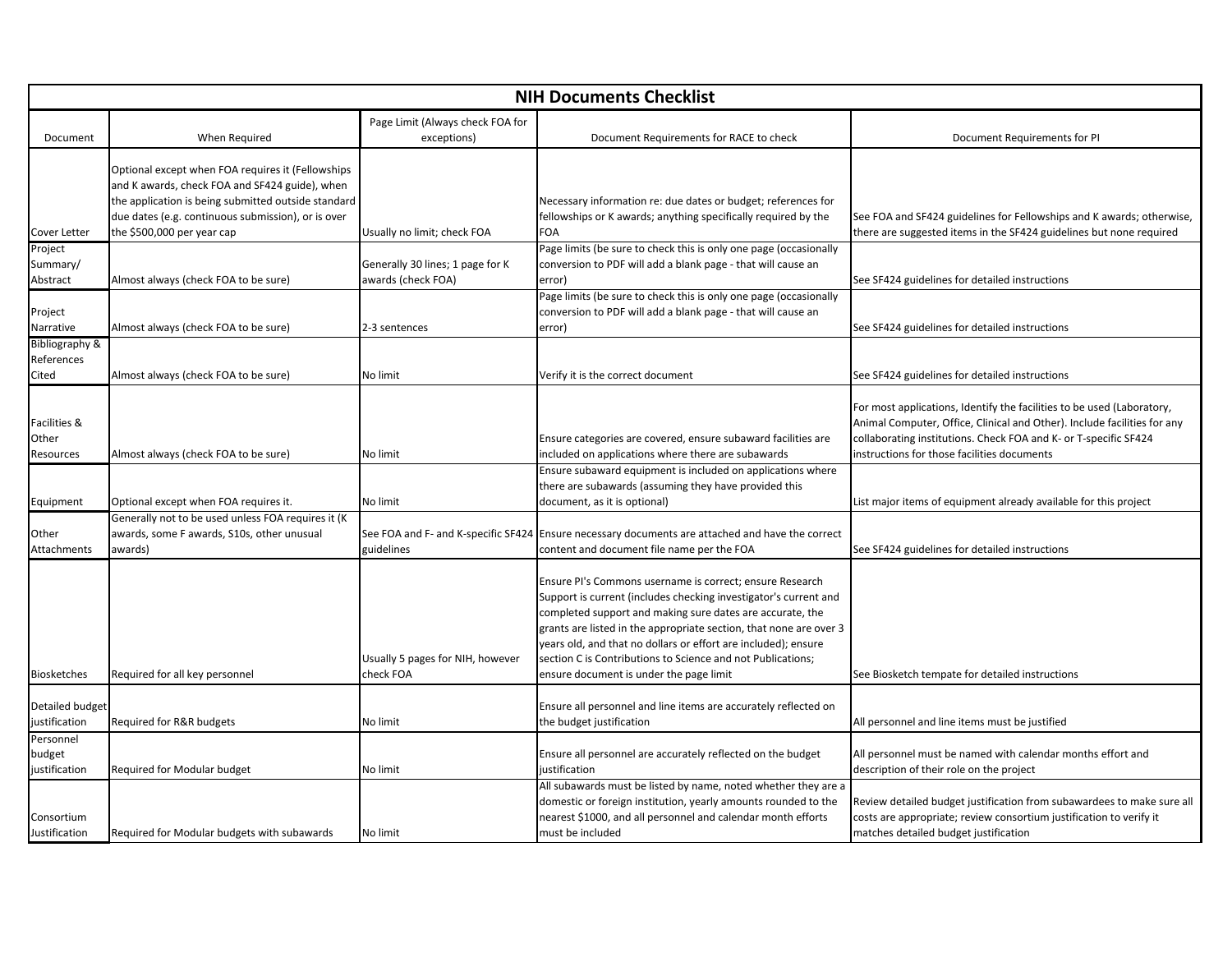| Additional                                        | Required for Modular budgets that have unequal<br>modules in all years (R21 is an exception, this is not                                                                                                       |                                                                                         |                                                                                                                                                                                                                                                                             |                                                                                                                                                                                                                                                                                                                                                                                                   |
|---------------------------------------------------|----------------------------------------------------------------------------------------------------------------------------------------------------------------------------------------------------------------|-----------------------------------------------------------------------------------------|-----------------------------------------------------------------------------------------------------------------------------------------------------------------------------------------------------------------------------------------------------------------------------|---------------------------------------------------------------------------------------------------------------------------------------------------------------------------------------------------------------------------------------------------------------------------------------------------------------------------------------------------------------------------------------------------|
| Narrative                                         | required for R21 modular budgets unless noted in                                                                                                                                                               |                                                                                         |                                                                                                                                                                                                                                                                             |                                                                                                                                                                                                                                                                                                                                                                                                   |
| Justification                                     | the FOA)                                                                                                                                                                                                       | No limit                                                                                | Verify it is the correct document                                                                                                                                                                                                                                           | Explain why modules are not the same in all years                                                                                                                                                                                                                                                                                                                                                 |
|                                                   |                                                                                                                                                                                                                |                                                                                         |                                                                                                                                                                                                                                                                             |                                                                                                                                                                                                                                                                                                                                                                                                   |
| Introduction                                      | Resubmissions or Revisions                                                                                                                                                                                     | 1 page                                                                                  | Verify it is under the page limit                                                                                                                                                                                                                                           | Resubmissions: Must summarize the substantial additions, deletions and<br>changes to the application; must include a responso to the issues and<br>criticism raised in the Summary Statement; Revisions: Must describe the<br>nature of the supplement and how it will influence the specific aims,<br>research design, and methods of the original grant application (PI mainly<br>responsibile) |
| <b>Specific Aims</b>                              | Almost always (check FOA to be sure)                                                                                                                                                                           | 1 page                                                                                  | Verify it is under the page limit                                                                                                                                                                                                                                           | State concisely the goals of the proposed research and summarize the<br>expected outcomes, including the impact that the results of the research<br>will exert on the research field(s) involved; list succinctly the specific<br>objectives of the research proposal                                                                                                                             |
| Research<br>Strategy                              | Always                                                                                                                                                                                                         | See table of page limits:<br>http://www.grants.nih.gov/grants/f<br>orms_page_limits.htm | Verify it is under the page limit                                                                                                                                                                                                                                           | Check FOA for any discrepancies, otherwise: start each section with a<br>section heading: Significance, Innovation, Approach. (For further, in<br>depth instructions, see SF424 guidelines). Progress report for renewal<br>applications should be included in the Research Strategy.                                                                                                             |
| <b>Progress Report</b><br><b>Publication List</b> | Renewals and resubmissions of renewals                                                                                                                                                                         | No limit                                                                                | All publications must have identifications. 4 possible<br>identifications may be used: PMCID numbers, PMC Journal - In<br>Process, PMID numbers (for those publicly available in a free,<br>online format), URLs (for those publicly available in a free, online<br>format) | Titles and complete references to all appropriate publications,<br>manuscripts accepted for publication, patents, and other printed<br>materials that have resulted from the project since it was last reviewed<br>competitively.                                                                                                                                                                 |
| Protection of<br>Human<br>Subjects                | Any application where Human Subjects have been<br>checked yes; may also be used to explain "No<br>Human Subjects" (i.e. Human Subjects was<br>checked No even though there are cells or tissues<br>being used) | No limit                                                                                | Verify it is the correct document                                                                                                                                                                                                                                           | See SF424 guidelines for detailed instructions                                                                                                                                                                                                                                                                                                                                                    |
| Inclusion of<br>Women and<br>Minorities           | Any application where Human Subjects have been<br>checked yes and the research is non-exemption 4                                                                                                              | No limit                                                                                | Verify it is the correct document                                                                                                                                                                                                                                           | See SF424 guidelines for detailed instructions                                                                                                                                                                                                                                                                                                                                                    |
| Inclusion of<br>Children                          | Any application where Human Subjects have been<br>checked yes and the research is non-exemption 4                                                                                                              | No limit                                                                                | Verify it is the correct document                                                                                                                                                                                                                                           | See SF424 guidelines for detailed instructions                                                                                                                                                                                                                                                                                                                                                    |
| Vertebrate<br>Animals                             | Any application where Vertebrate Animals have<br>been checked yes                                                                                                                                              | No limit                                                                                | Verify it is the correct document                                                                                                                                                                                                                                           | Must cover 5 items per SF424 guidelines: Detailed description of animal<br>use, justification for use of animals, veternary care, procedures,<br>euthanasia                                                                                                                                                                                                                                       |
| Select Agent<br>Research                          | Any application where the proposed research uses<br>select agents                                                                                                                                              | No limit                                                                                | Verify it is the correct document                                                                                                                                                                                                                                           | See select agents list here: http://www.selectagents.gov/; must include<br>2 items per SF424 guidelines: Identify select agent, provide registration<br>status of all entities where the select agent research will be performed                                                                                                                                                                  |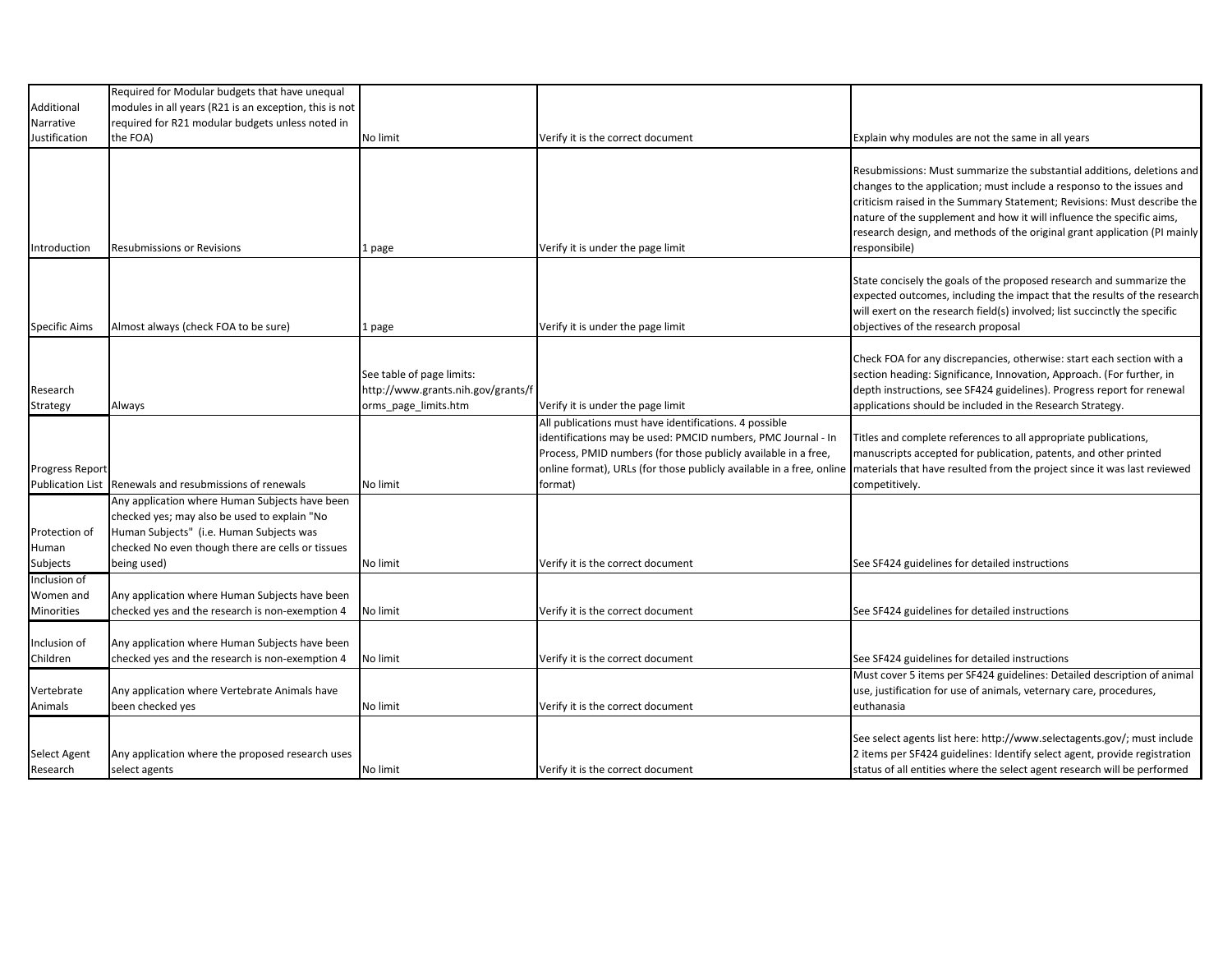| Multiple PD/PI                             | Leadership Plan Applications with Multiple PD/Pis                                                                                                                                                                                                                                                                                                                                         | No limit                                                                                                                                                                                                    | Verify it is the correct document                                                                                                | Rationale for choosing multiple PD/PI approach; governance and<br>organizational structure of the leadership team including<br>communication plans, decision-making process, and procedures for<br>resolving conflicts; roles and administrative, technical, and scientific<br>responsibilities should be delineated for PD/PIs and other collaborators;<br>if budget allocation is planned; distribution of resources to specific<br>components of the project or to individual PD/PIs should be delineated |
|--------------------------------------------|-------------------------------------------------------------------------------------------------------------------------------------------------------------------------------------------------------------------------------------------------------------------------------------------------------------------------------------------------------------------------------------------|-------------------------------------------------------------------------------------------------------------------------------------------------------------------------------------------------------------|----------------------------------------------------------------------------------------------------------------------------------|--------------------------------------------------------------------------------------------------------------------------------------------------------------------------------------------------------------------------------------------------------------------------------------------------------------------------------------------------------------------------------------------------------------------------------------------------------------------------------------------------------------|
| Consortium/<br>Contractual<br>Arrangements | Applications with subawards                                                                                                                                                                                                                                                                                                                                                               | No limit                                                                                                                                                                                                    | Verify it is the correct document                                                                                                | If the subaward represents a significant portion of the overall project,<br>explain why the applicant organization should be the grantee, as<br>opposed to the subawardee; otherwise, include the statement: The<br>appropriate programmatic and administrative personnel of each<br>organization involved in this grant application are aware of the agency's<br>consortium agreement policy and are prepared to establish the<br>necessary inter-organizational agreement(s) consistent wiht that policy.  |
| Letters of                                 |                                                                                                                                                                                                                                                                                                                                                                                           | Usually no limit; some limits on K<br>and F awards; check FOA and table                                                                                                                                     | Ensure letters are ordered as PI would like them; ensure there<br>are letters of support from collaborators not giving effort or | Provide letters of support and preferred order; request from                                                                                                                                                                                                                                                                                                                                                                                                                                                 |
| Support                                    | Only when FOA requires it, otherwise optional                                                                                                                                                                                                                                                                                                                                             | of page limits                                                                                                                                                                                              | receiving salary                                                                                                                 | collaborators that are providing not giving effort or receiving salary                                                                                                                                                                                                                                                                                                                                                                                                                                       |
| Resource<br><b>Sharing Plan</b>            | Optional unless FOA requires it or the application<br>meets one of the following criteria: the budget is<br>over \$500,000 DC in any year (Data Sharing Plan);<br>the application includes the development of model<br>organisms (Sharing Model Organisms), or the<br>application is for research that generates large-<br>scale human or non-human genome data (Genomic<br>Data Sharing) | No limit                                                                                                                                                                                                    | Ensure the requirements are met if there is over \$500,000 in DC.<br>model organisms, or genomic data being generated            | See SF424 guidelines for detailed instructions                                                                                                                                                                                                                                                                                                                                                                                                                                                               |
| Appendices                                 | Only when FOA requires it, otherwise optional                                                                                                                                                                                                                                                                                                                                             | No limit, but only 10 appendices<br>may be uploaded, there are limits<br>on publications that can be<br>included, and it should be noted<br>that appendices are not to be used<br>to circumvent page limits | Verify publications included are allowable per SF424 instructions See SF424 guidelines for detailed instructions                 |                                                                                                                                                                                                                                                                                                                                                                                                                                                                                                              |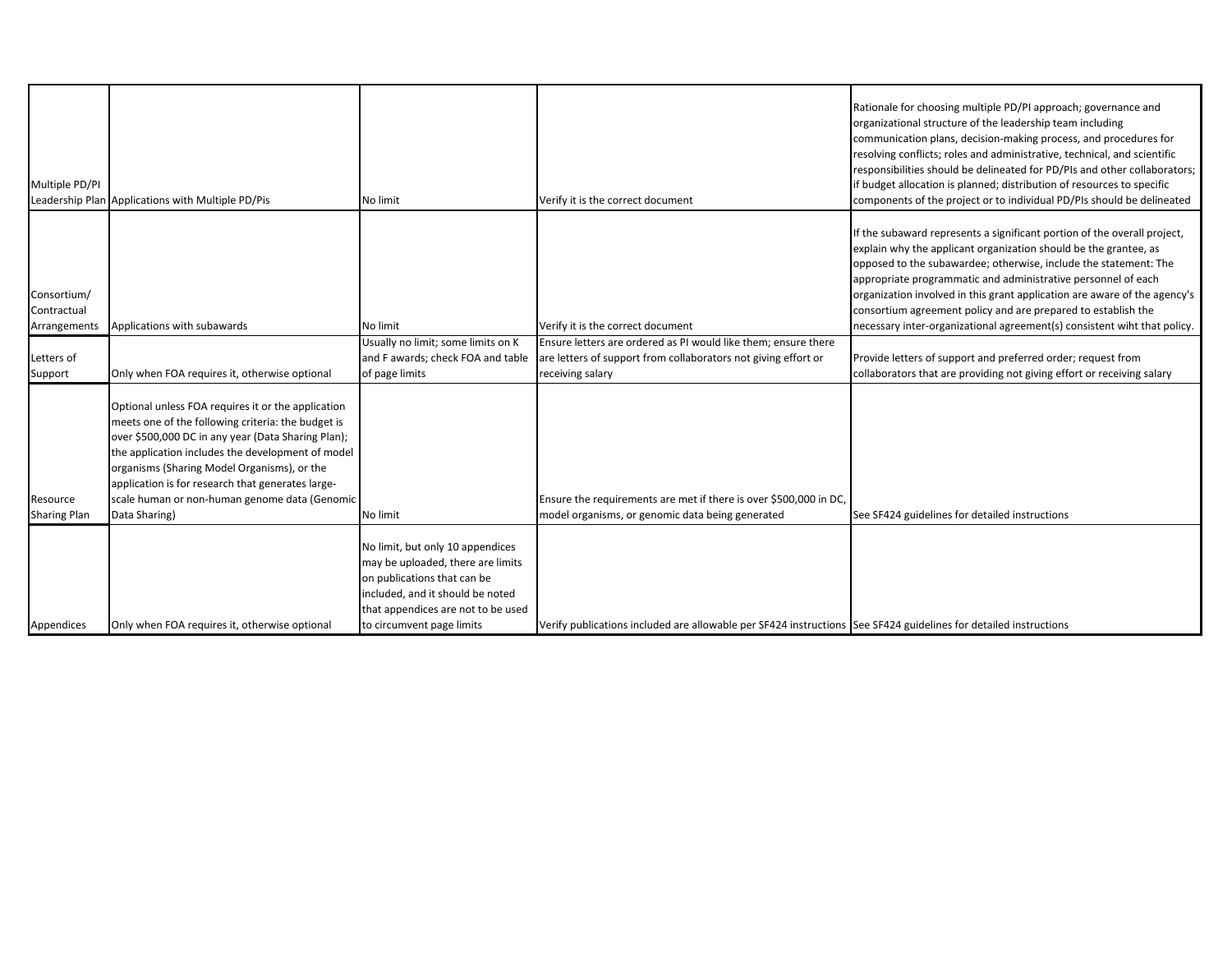| <b>Non-Cayuse Applications</b> |                                                                                                                                                                                                                                      |                                                                                                                                                                                                                                                                                                                                       |                                                                                                                                                                                                                                                  |
|--------------------------------|--------------------------------------------------------------------------------------------------------------------------------------------------------------------------------------------------------------------------------------|---------------------------------------------------------------------------------------------------------------------------------------------------------------------------------------------------------------------------------------------------------------------------------------------------------------------------------------|--------------------------------------------------------------------------------------------------------------------------------------------------------------------------------------------------------------------------------------------------|
| <b>Required Documents</b>      | PI                                                                                                                                                                                                                                   | <b>RACE</b>                                                                                                                                                                                                                                                                                                                           | <b>ORA</b>                                                                                                                                                                                                                                       |
| Overall                        | Provide necessary information and documents to RACE; PI is<br>responsible for the entire application, so best for them to review<br>the entire application prior to submission to ensure it appears<br>exactly as they would like it | Gather required documents; check for completeness; check<br>budget details to be sure it adds correctly and year 1 matches<br>ePTF; create subaward LOI, if required (after 7/1/15, fill out<br>subaward recipient form); upload application and FOA to<br>JeffShare                                                                  | Verify budget information is accurate and matches ePTF and<br>application; verify all documents are attached per the FOA,<br>ensure there are no errors preventing submission to sponsor or<br>areas of institutional risk                       |
| <b>Budgets</b>                 | Work with RACE to create a budget within FOA guidelines that is<br>reasonable for the work being done                                                                                                                                | Ensure amounts match ePTF; ensure everything totals properly<br>on all pages and in all years; ensure budget is under any required<br>amounts in the FOA, verify F&A rates are accurate, ensure all line<br>items are listed in the budget justification and that the budget<br>justification numbers match the numbers on the budget | Verify the budget matches the ePTF, and that the budget<br>justification matches the budget; verify IDC base and amounts<br>have been calculated correctly; verify F&A rates and dates; verify<br>budget is in line with any requirements of FOA |
|                                | Other necessary forms Provide necessary information and documents to RACE                                                                                                                                                            | Ensure all documents are present and complete per the FOA                                                                                                                                                                                                                                                                             | Verify all documents are present and complete per the FOA                                                                                                                                                                                        |
| Sponsor websites               | Provide necessary information and documents to RACE; interact<br>with website if PI is the agent submitting the application                                                                                                          | Ensure all forms are complete and documents attached per the<br>FOA; determine what in format ORA's approval is required;<br>communicate this when asking for review                                                                                                                                                                  | Verify all documents are present and complete per the FOA                                                                                                                                                                                        |
| Signature order                | Sign documents and get chair/dean signature if necessary                                                                                                                                                                             | Ensure all departmental signatures (PI, chair, dean) are complete<br>prior to ORA review; get all central office signatures post-ORA<br>sign-off (financial, IRB, etc.)                                                                                                                                                               | Verify departmental signatures are complete; sign as appropriate                                                                                                                                                                                 |
| <b>Terms and Conditions</b>    | Review                                                                                                                                                                                                                               | Identify any Terms and Conditions that must be agreed to at time<br>of application; inform ORA early in the process and provide<br>documents for their review                                                                                                                                                                         | Review Terms and Conditions to determine institutional risk; if<br>unacceptable terms, create cover letter to request negotiation<br>prior to award                                                                                              |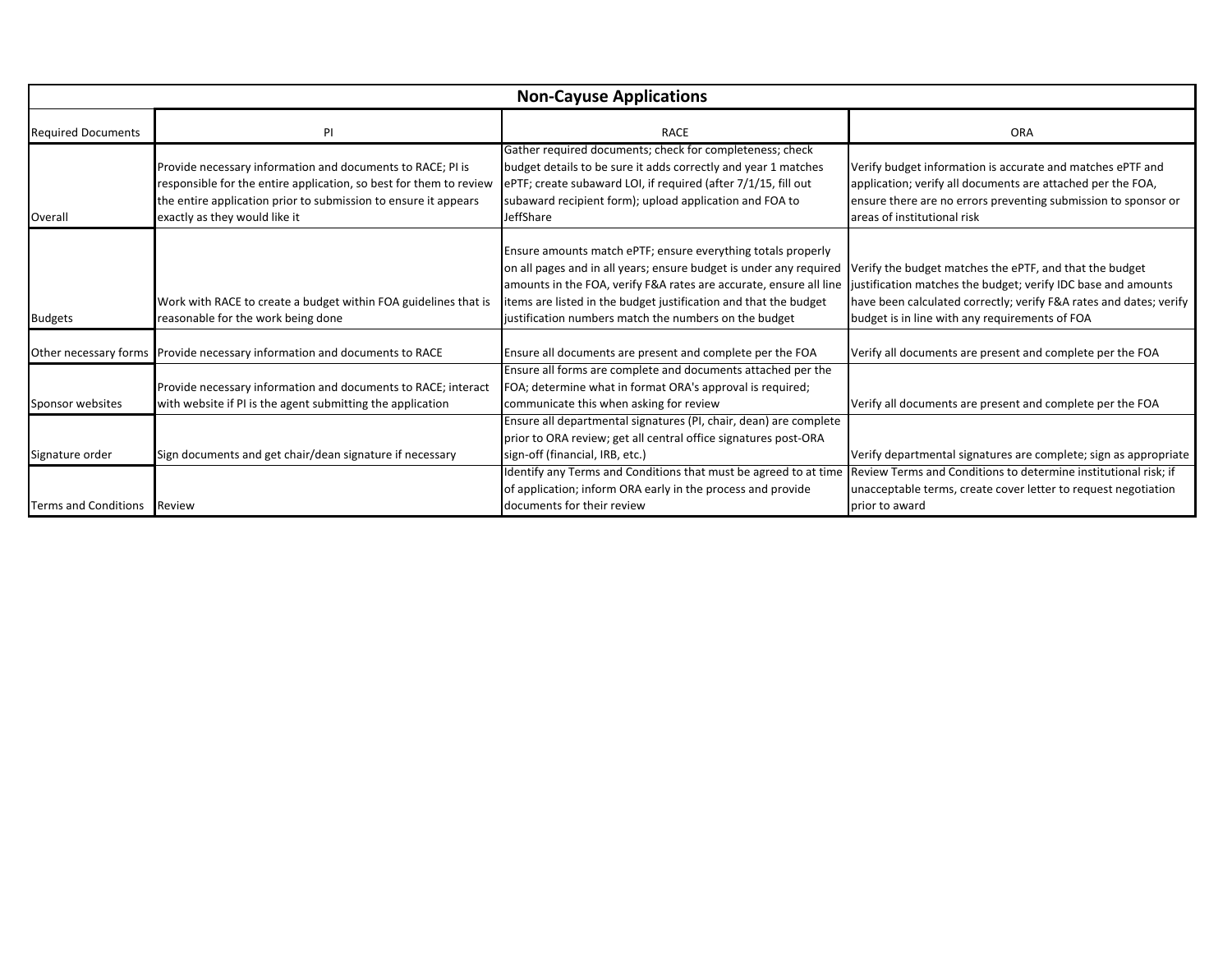|               |                                                 | <b>Letters of Intent</b>                                                                                             |                                         |
|---------------|-------------------------------------------------|----------------------------------------------------------------------------------------------------------------------|-----------------------------------------|
|               |                                                 | RACE                                                                                                                 | ORA                                     |
|               | Provide sponsor, FOA, and link to or            |                                                                                                                      |                                         |
|               | copy of guidelines/instructions to              | Determine if ORA approval is needed (is there any budget information or                                              |                                         |
| Determination | <b>IRACE</b>                                    | authorized official signoff required)                                                                                | N/A                                     |
|               | If ORA review is Follow Non-Cayuse Applications |                                                                                                                      |                                         |
| required      | workflow                                        | Follow Non-Cayuse Applications workflow                                                                              | Follow Non-Cayuse Applications workflow |
|               | Submit LOI; provide RACE copy of                |                                                                                                                      |                                         |
| No ORA review |                                                 | submission materials; notify RACE of Put LOI, FOA, and other documents on RACE share drive and note full application |                                         |
| is required   | full application date                           | date                                                                                                                 | N/A                                     |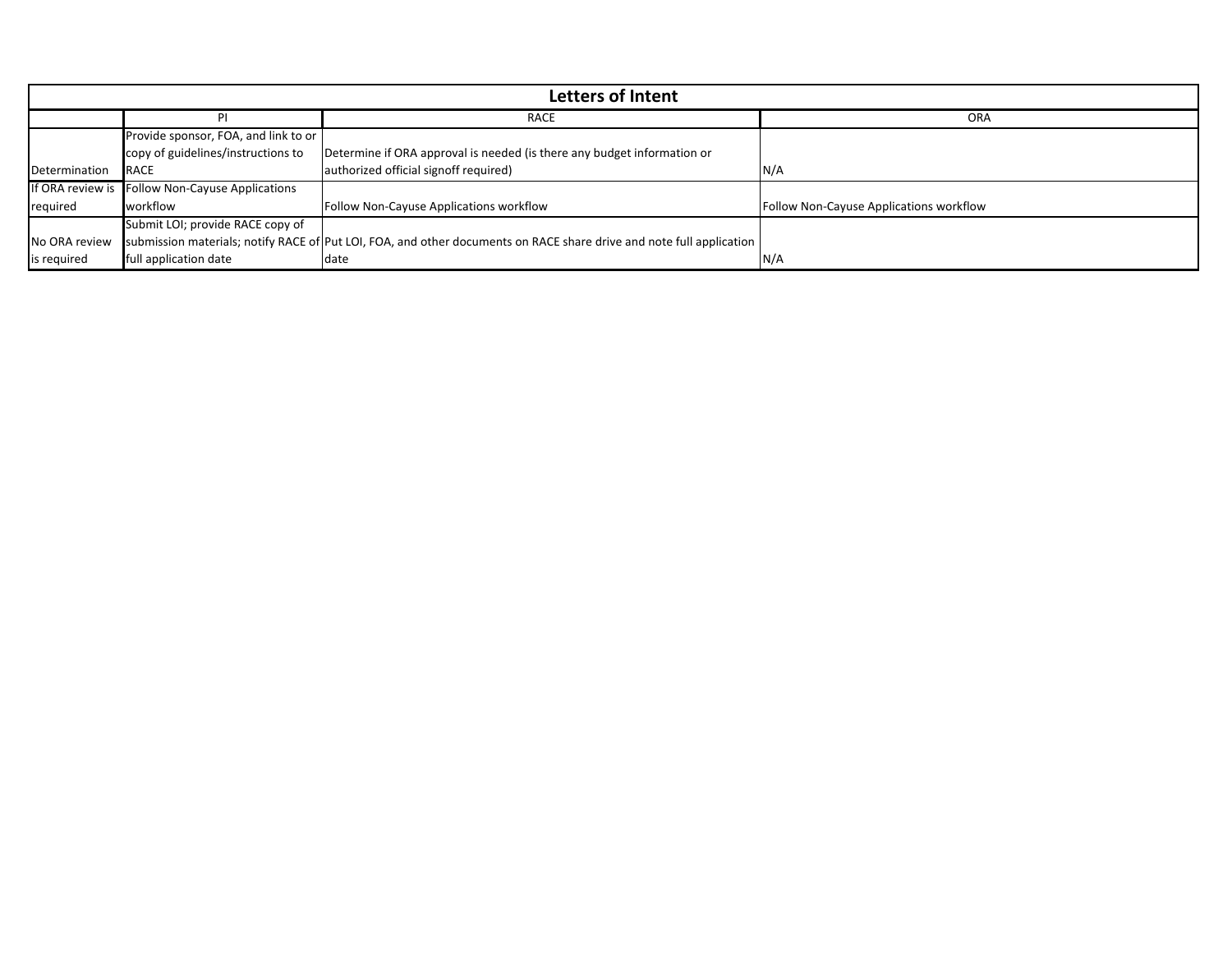| Fiscal Year 2015 Department of Defense Congressionally Directed Medical Research Programs' General Application Guidance |                                                                                                                                                                                                                                                                                                                                                                                                                                               |                                                                                                                                                                                |                                                                                                                                                                                                                                                                                                                                                                                                                                                                                                                                                                                                                                                                                                                                                                                                                                                                                                                                                                                                                                                                                                                                                                                                                                                                                                                                                                                                                                                                                                                                                                                    |                                                                                                                                                                                                                                                                                                                                                                                                                                                                          |
|-------------------------------------------------------------------------------------------------------------------------|-----------------------------------------------------------------------------------------------------------------------------------------------------------------------------------------------------------------------------------------------------------------------------------------------------------------------------------------------------------------------------------------------------------------------------------------------|--------------------------------------------------------------------------------------------------------------------------------------------------------------------------------|------------------------------------------------------------------------------------------------------------------------------------------------------------------------------------------------------------------------------------------------------------------------------------------------------------------------------------------------------------------------------------------------------------------------------------------------------------------------------------------------------------------------------------------------------------------------------------------------------------------------------------------------------------------------------------------------------------------------------------------------------------------------------------------------------------------------------------------------------------------------------------------------------------------------------------------------------------------------------------------------------------------------------------------------------------------------------------------------------------------------------------------------------------------------------------------------------------------------------------------------------------------------------------------------------------------------------------------------------------------------------------------------------------------------------------------------------------------------------------------------------------------------------------------------------------------------------------|--------------------------------------------------------------------------------------------------------------------------------------------------------------------------------------------------------------------------------------------------------------------------------------------------------------------------------------------------------------------------------------------------------------------------------------------------------------------------|
| <b>Application Components</b>                                                                                           | When Required                                                                                                                                                                                                                                                                                                                                                                                                                                 | Page Limit (Always check FOA for<br>exceptions)                                                                                                                                | Document Requirements for RACE and/or ORA to check                                                                                                                                                                                                                                                                                                                                                                                                                                                                                                                                                                                                                                                                                                                                                                                                                                                                                                                                                                                                                                                                                                                                                                                                                                                                                                                                                                                                                                                                                                                                 | Document Requirements for PI                                                                                                                                                                                                                                                                                                                                                                                                                                             |
| eBRAPLog Number                                                                                                         | During the pre-application process, each<br>submission will be assigned a unique log number<br>by eBRAP. The corresponding Grants.gov<br>application package must be submitted using this<br>unique eBRAP log number to avoid delays in<br>application processing. This number should be<br>identified within the Submission Title field<br>(System-to-System entry) or the Application Filing<br>Name (if manually entered into the SF-424). | N/A                                                                                                                                                                            | Ensure eBRAP number is present and/or shared with his/her corresponding ORA Pre-award<br>representative.                                                                                                                                                                                                                                                                                                                                                                                                                                                                                                                                                                                                                                                                                                                                                                                                                                                                                                                                                                                                                                                                                                                                                                                                                                                                                                                                                                                                                                                                           | Ensure pre-application was submitted via the eBRAP system, and was<br>approved to submit a full application.                                                                                                                                                                                                                                                                                                                                                             |
| SF-424 (R&R) Application<br>for Federal Assistance<br>Form                                                              | When a pre-application has been approved, and<br>an investigator has been invited to submit an<br>application against the soliciation.                                                                                                                                                                                                                                                                                                        | N/A                                                                                                                                                                            | Ensure all necessary blocks are completed as outlined within pp. 10 - 11. Visit<br>https://ebrap.org/eBRAP/public/ViewFileTemplate.htm?fileTemplateId=1190500&fileType=pdf<br>within Google Chrome for further instructions.                                                                                                                                                                                                                                                                                                                                                                                                                                                                                                                                                                                                                                                                                                                                                                                                                                                                                                                                                                                                                                                                                                                                                                                                                                                                                                                                                       | N/A                                                                                                                                                                                                                                                                                                                                                                                                                                                                      |
| <b>Attachments Form</b>                                                                                                 | Required to be transmitted with the complete<br>application and should include the various<br>attachments that must be transmitted with the<br>application (e.g, Project Narrative, Supporting<br>Documentation, Technical Abstract, Lay Abstract<br>Statement of Work [SOW], Additional Documents<br>[as applicable].                                                                                                                        | Refer to specific solication<br>instructions in order to<br>determine/adhere to page<br>limitations, if any.                                                                   | Ensure naming convention and content within the various attachments conforms to the<br>instructions as identified within the solicitation and also adheres to the formatting guidelines as<br>described on page 27. Visit<br>https://ebrap.org/eBRAP/public/ViewFileTemplate.htm?fileTemplateId=1190500&fileType=pdf<br>within Google Chrome for further instructions.                                                                                                                                                                                                                                                                                                                                                                                                                                                                                                                                                                                                                                                                                                                                                                                                                                                                                                                                                                                                                                                                                                                                                                                                             | Ensure naming convention and content within the various attachments<br>conforms to the instructions as identified within the solicitation and<br>also adheres to the formatting guidelines as described on page 27. Visit<br>https://ebrap.org/eBRAP/public/ViewFileTemplate.htm?fileTemplateId<br>=1190500&fileType=pdf within Google Chrome for further instructions.                                                                                                  |
| Research & Related<br>Senior/Key Person<br>Profile (Expanded)                                                           | Required for each person who will contribute<br>significantly to the proposed research project.                                                                                                                                                                                                                                                                                                                                               | Refer to specific solication<br>instructions in order to<br>determine/adhere to page<br>limitations, if any.                                                                   | In the "PROFILE - Project Director/Principal Investigator" section, enter the PI's User Name<br>provided by eBRAP into the data field labeled "Credential, e.g., agency login". Ensure biographical<br>sketch suggested format conforms to either, 1). The suggested format on the "Funding<br>Opportunities & forms" web page in eBRAP (https://ebrap.org/eBRAP/public/Program.htm) or 2).<br>The National Institutes of Health Biographical Sketch<br>(http://grants.nih.gov/grants/funding/424/index.htm#format) either of which must be uploaded ir<br>PDF format and adhere to the document naming convention on page 15<br>(https://ebrap.org/eBRAP/public/ViewFileTemplate.htm?fileTemplateId=1190500&fileType=pdf)<br>or as otherwise specified within the solicitation. PI Previous/Current/Pending Support should also<br>be included as well. Note: for all previous (award period of performance ending within the past 5<br>years), current, and pending research support, include the title, time committments, supporting<br>agency, name and address of the funding agency's procuring Contracting Grants Officer,<br>performance period, level of funding, brief description of the project's goals, and a list of the<br>specific aims. If applicable, identify where the proposed project overlaps with other existing and<br>pending research projects. Clearly state if there is no overlap. If there is no previous, current, or<br>pending support, enter, "None". Note: all embedded hyperlinks within this cell should be opened<br>within Google Chrome. | Ensure naming convention and content within the various attachments<br>conforms to the instructions as identified within the solicitation and<br>also adheres to the formatting guidelines as described on page 27. Visit<br>https://ebrap.org/eBRAP/public/ViewFileTemplate.htm?fileTemplateId<br>=1190500&fileType=pdf within Google Chrome for further instructions.                                                                                                  |
| Research & Related<br><b>Budget</b>                                                                                     | Required to be completed for each application<br>submitted against a particular solicitation.                                                                                                                                                                                                                                                                                                                                                 | Refer to specific solication<br>instructions in order to<br>determine/adhere to page<br>limitations, if any.                                                                   | The budget and budget justification should include sufficient detail for the Government to<br>determine whether the proposed costs are allowable, allocable, and reasonable for the proposed<br>research. Adhere to certain budget regulations and restrictions as as outlined on pp. 16 -17 while<br>ensuring sections A - K of the budget are completed in accordance with the guidance on pp. 18 -22<br>Visit<br>https://ebrap.org/eBRAP/public/ViewFileTemplate.htm?fileTemplateId=1190500&fileType=pdf<br>within Google Chrome for further instructions. Note: the subawardee's direct and indirect costs<br>are part of the prime institutions direct costs.                                                                                                                                                                                                                                                                                                                                                                                                                                                                                                                                                                                                                                                                                                                                                                                                                                                                                                                 | Aside from ensuring sections A-K of the budget are completed in<br>accordance with the guidance on pp. 18-22, PI should also ensure<br>naming convention and content conforms to the instructions as<br>identified within the solicitation and also adheres to the formmating<br>guidelines as described on page 27. Visit<br>https://ebrap.org/eBRAP/public/ViewFileTemplate.htm?fileTemplateIc<br>=1190500&fileType=pdf within Google Chrome for further instructions. |
| Project/Performance<br>Site Location(s) Form                                                                            | Required to be identified within each application.<br>If a portion of the work will be performed at any<br>other site(s), include the name and address for<br>each collaborating location in the data fields<br>provided.                                                                                                                                                                                                                     | No limit; however, if more than<br>eight performance site locations<br>are proposed, provide requested<br>information in a separate file and<br>attach to the electronic form. | Ensure all fields for the project/performance site location(s) is/are completed.                                                                                                                                                                                                                                                                                                                                                                                                                                                                                                                                                                                                                                                                                                                                                                                                                                                                                                                                                                                                                                                                                                                                                                                                                                                                                                                                                                                                                                                                                                   | Ensure all fields for the project/performance site location(s) are<br>completed.                                                                                                                                                                                                                                                                                                                                                                                         |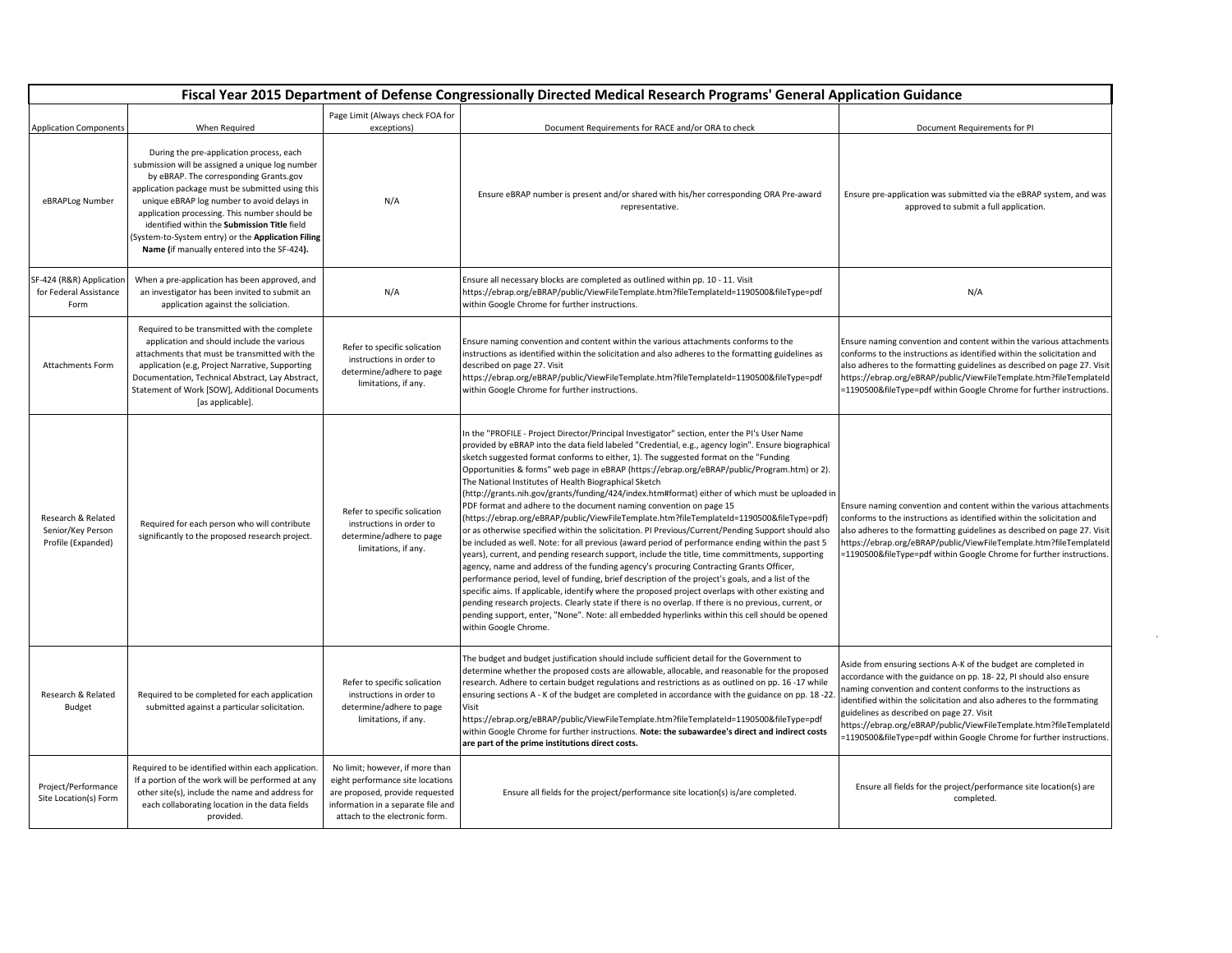| R&R Subaward Budget<br>Attachment(s) Form (if<br>applicable) | Required if there are any subawards that would be<br>extended to another institution, if awarded.              | No limit | Ensure a separate detailed Research & Related budget (including budget justification) for each<br>subaward (subgrant or subcontract) is completed in accordance with the instructions as outlined<br>beginning at the bottom of p. 17 to the middle of p. 22. as identified within the "General"<br>Application Instructions". Visit<br>https://ebrap.org/eBRAP/public/ViewFileTemplate.htm?fileTemplateId=1190500&fileType=pdf<br>within Google Chrome for further instructions. | Ensure subcontractor provides TJU with the following information:<br>Subrecipient Commitment Form, a detailed scope of work, a<br>completed R&R subaward budget with justification, a copy of the<br>institution's F&A rate agreement (if not available by URL).                                                                |
|--------------------------------------------------------------|----------------------------------------------------------------------------------------------------------------|----------|-----------------------------------------------------------------------------------------------------------------------------------------------------------------------------------------------------------------------------------------------------------------------------------------------------------------------------------------------------------------------------------------------------------------------------------------------------------------------------------|---------------------------------------------------------------------------------------------------------------------------------------------------------------------------------------------------------------------------------------------------------------------------------------------------------------------------------|
| Military Facilities Form                                     | Collaborating with DoD   When a DoD Military Facility will be a collaborator<br>in performance of the project. | No limit | Ensure instructions are followed as outlined on pp. 23 - 24 and conform to any other<br>requirements/restrictions as identified within the solicitation (if applicable). Visit<br>https://ebrap.org/eBRAP/public/ViewFileTemplate.htm?fileTemplateId=1190500&fileType=pdf<br>within Google Chrome for further instructions.                                                                                                                                                       | Ensure instructions are followed as outlined on pp. 23 - 24 and conform<br>to any other requirements/restrictions as identified within the<br>solicitation (if applicable). Visit<br>https://ebrap.org/eBRAP/public/ViewFileTemplate.htm?fileTemplateId<br>=1190500&fileType=pdf within Google Chrome for further instructions. |

Note: Each DoD program announcement will typically include an "Application Submission Checklist" as the last page of the solicitation. Additionally, the formatting guidelines as identified on page 27 within the Fiscal Year 2015 "General Application Instructions" will apply to all proposals submitted to the Department of Defense's Congressionally Directed Medical Research Programs unless otherwise specified within the soliciation. Please be sure to also refer to the section entitled, "Administrative Actions" within each solicitation in order to be aware of what will cause a proposal to be rejected, modified, or withdrawn.